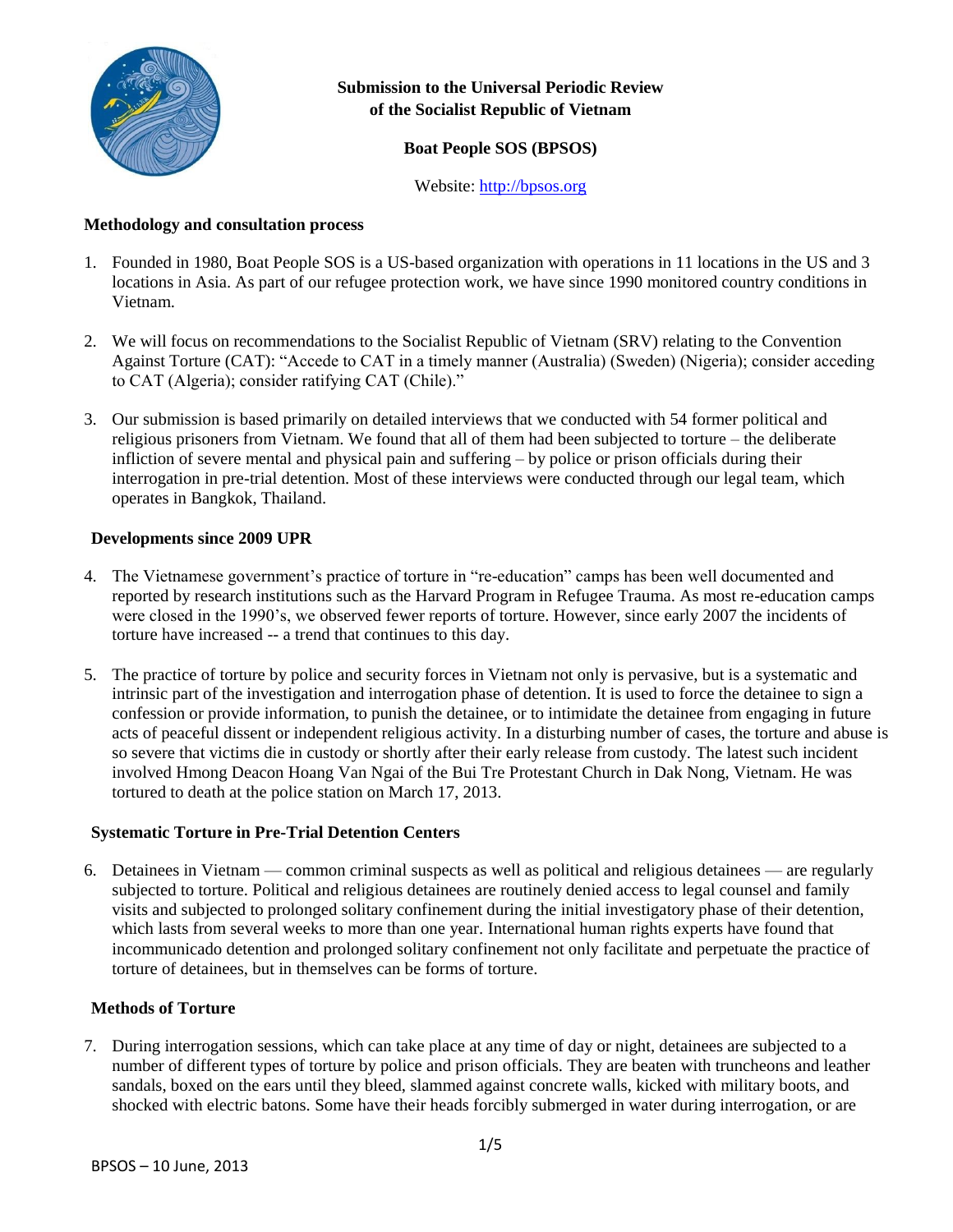forced to drink soapy water and then punched in the stomach. Others are injected with drugs that cause permanent memory loss and make them numb, weak, and unable to speak and think clearly.

- 8. Detainees describe being hung up by their handcuffed wrists to the ceiling or upper ledge of a window while being beaten with batons or shocked with electric rods. One man was forced to crawl on their knees on rough gravel with a piece of prickly fruit on their back, while balancing a piece of wood on their upraised arms. A woman was burned by a piece of heated metal placed against her leg, leaving a three-inch scar.
- 9. Many are forced to maintain uncomfortable positions, such as sitting, squatting, lying down or standing for long periods of time. Others describe how police insert writing pens between their fingers and then tightly tie their hand with a rope, squeezing and crushing the fingers; or setting two legs of a chair on the detainee's foot and then sitting on the chair while interrogating the detainee.

#### **Harsh Detention Conditions**

- 10. The majority of the former prisoners we interviewed were held in isolation cells during the initial investigatory part of their detention. Many spend this period of solitary confinement in complete darkness, while others become sleep deprived because the lights are never turned off.
- 11. Detainees in isolation are not provided bedding, blankets or mosquito nets but must sleep on the concrete floors of the cells which are freezing in winter and baking hot in summer. Some are shackled with leg irons fastened to a steel bar 24 hours a day for months at a time; others are shackled just at night. During this time, most detainees remain in the clothes in which they were arrested, or are stripped down to their underwear. A squat toilet or a bucket in the cell serves as a toilet. For most, the only time they leave these cells during the investigation period is when guards take them out for interrogation. This can happen at any time of day or night. Medical care is rarely provided.
- 12. After the initial investigation period, the prisoner is usually moved out of solitary confinement and transferred to a group cell together with common criminals.<sup>1</sup> Conditions in group cells are overcrowded, filthy, and airless, and not much better than in solitary. Conditions routinely fail to meet even minimum international standards in regard to cell size, lighting, heating, sanitation, medical care, ventilation, and contact with the outside world.
- 13. After detainees are convicted under laws and in closed trials that violate international human rights standards, they are then sent to remote prisons, often far from their families, where they are forced to conduct backbreaking and sometimes hazardous jobs. Through interviews with asylum seekers in Thailand we have discovered that many individuals imprisoned because of their political opinions or because of their faith have been subjected to forced labor. One Montagnard, jailed from 2002 through 2009, had to process cashews for 7 years. His hands were eaten by the acid from the cashew nuts because he was not allowed to use gloves. Another Montagnard jailed from 2005 to 2009 at Dai Binh Prison in Lam Dong described prisoners being divided into production teams (cashew production, farming, vegetation, packaging fish for exporting). Those failing to meet quota were beaten with a whip and kicked. A Vietnamese dissident sentenced to 2.5 years in prison for promoting democracy over the internet reported having to break cashew shells during his incarceration at the Z 30A Xuan Loc prison, at 22 kilograms per day. Human rights lawyer Nguyen Van Dai, a former prisoner of conscience, also reported the widespread use of forced labor in prison to manufacture products that were then exported to Western countries.

#### **Victims of Torture in Vietnam**

l

<sup>1</sup> While a political prisoner may be mixed with common criminals at this point, often there is not more than one political prisoner per cell and most are not allowed to mix with other political prisoners until after trial.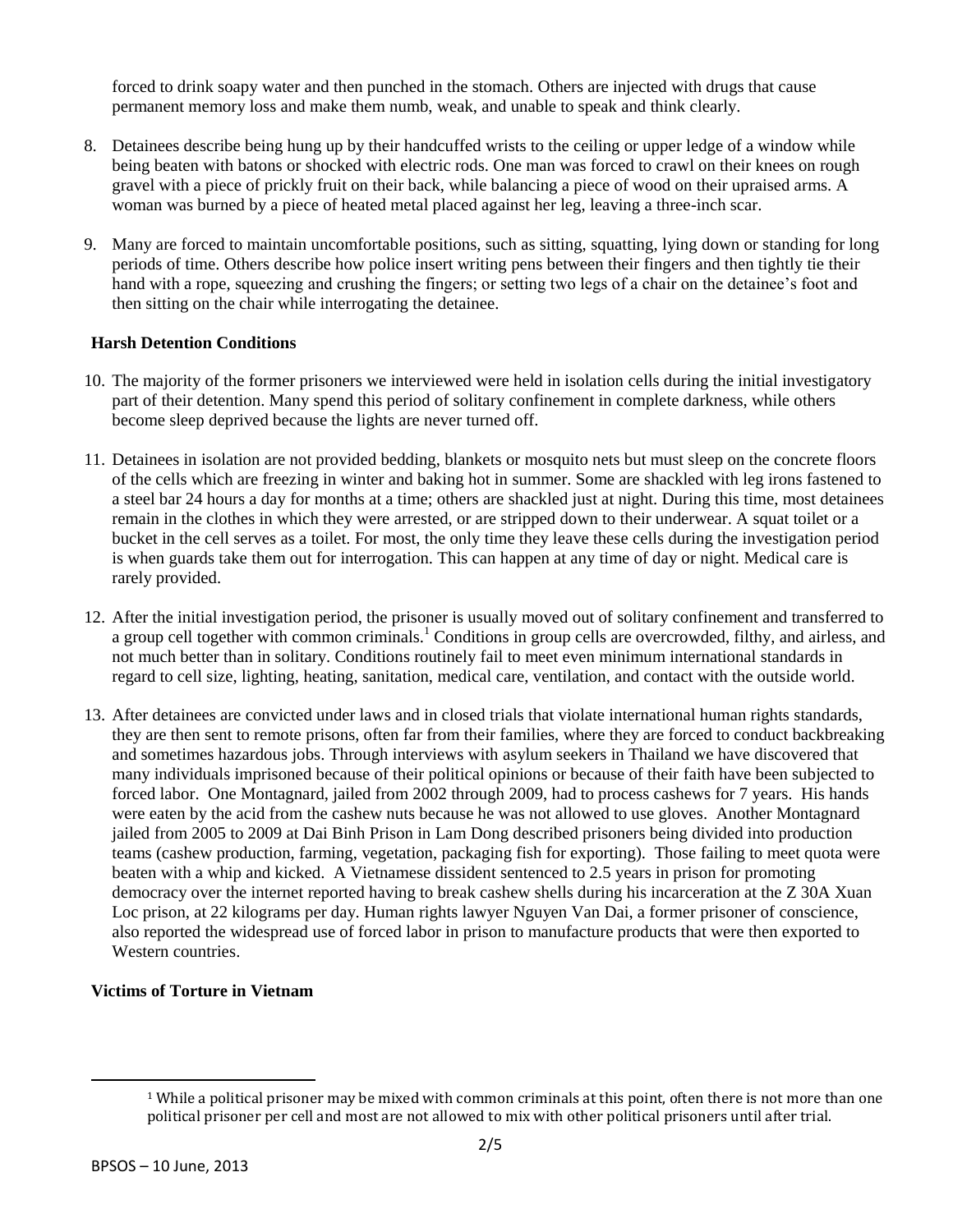- 14. The victims of torture in detention include people abducted, arrested or detained for peacefully exercising their basic rights to peaceful expression, association, assembly, and religious belief. Among them are non-violent activists who have been arrested and detained for:
	- using the Internet to criticize the government,
	- distributing leaflets or hanging banners calling for democratic reforms or human rights,
	- launching independent labor unions, newspapers, political parties, or human rights organizations;
	- participating in independent religious groups that are banned by the government;
	- conducting peaceful protests calling for land rights, better pay and working conditions, or religious freedom; or
	- attempting to seek protection and political asylum abroad.
- 15. Relating to the last category, we have documented about a dozen Vietnamese asylum seekers whose claims for refugee protection were rejected by the Office of the UN High Commissioner for Refugees in Thailand. They were told by the UNHCR that they could safely return to Vietnam. However, upon return they were arrested, detained and tortured. Five of these returnees subsequently made it back to Thailand.
- 16. We estimate that more than 600 people are currently imprisoned in Vietnam for peaceful expression of their political and religious views.<sup>2</sup> They are dissenting intellectuals, human rights defenders, land right advocates, labor union organizers, environmental justice activists, leaders of indigenous peoples, bloggers, journalists, college students, and religious leaders.

## **Lack of Due Process and Legal Safeguards**

- 17. Essential safeguards against torture in pre-trial detention, such as the right to legal representation and limits on incommunicado detention do not exist for most political and religious prisoners in Vietnam. In addition, detainees are rarely brought before a judge until the day of their trial, denying them the right to challenge the unlawfulness of their detention or their treatment, including torture, in custody.
- 18. The lack of due process and access to legal representation, along with incommunicado detention, perpetuates the practice of torture of suspects during interrogation to obtain forced or fabricated confessions. Most political and religious detainees are not brought before a judge until the day of their trial, although they may be shown (but not given) court papers listing the charges against them. Trials of political and religious dissidents are usually closed to the public, foreign journalists, and sometimes even to family members.
- 19. Only one of the 54 former political and religious prisoners we interviewed had legal representation present during their interrogation, although this right is provided for in the ICCPR and Vietnam's criminal procedure code.<sup>3</sup>
- 20. One young activist told us she never saw a court official or a lawyer during her nine months detention at B34 Detention Center in Ho Chi Minh City. "The police chief said I wasn't allowed a lawyer," she said. "I was never taken to a court house, nor was I given any papers on release." The arrest and conviction of most religious and political prisoners is based on Vietnamese laws that criminalize a range of peaceful activities, many on the grounds that they violate or threaten national security, public order, and national unity.

 $\overline{\phantom{a}}$ 

<sup>2</sup> This number is based on interviews with former prisoners and families of current prisoners, media reports in the official, state-controlled press in Vietnam and by foreign news agencies, and reports by the UN, foreign governments, NGOs, and independent human rights groups.

<sup>3</sup> Article 58 of the Criminal Procedure Code provides that defense counsels shall participate during each stage of criminal proceedings.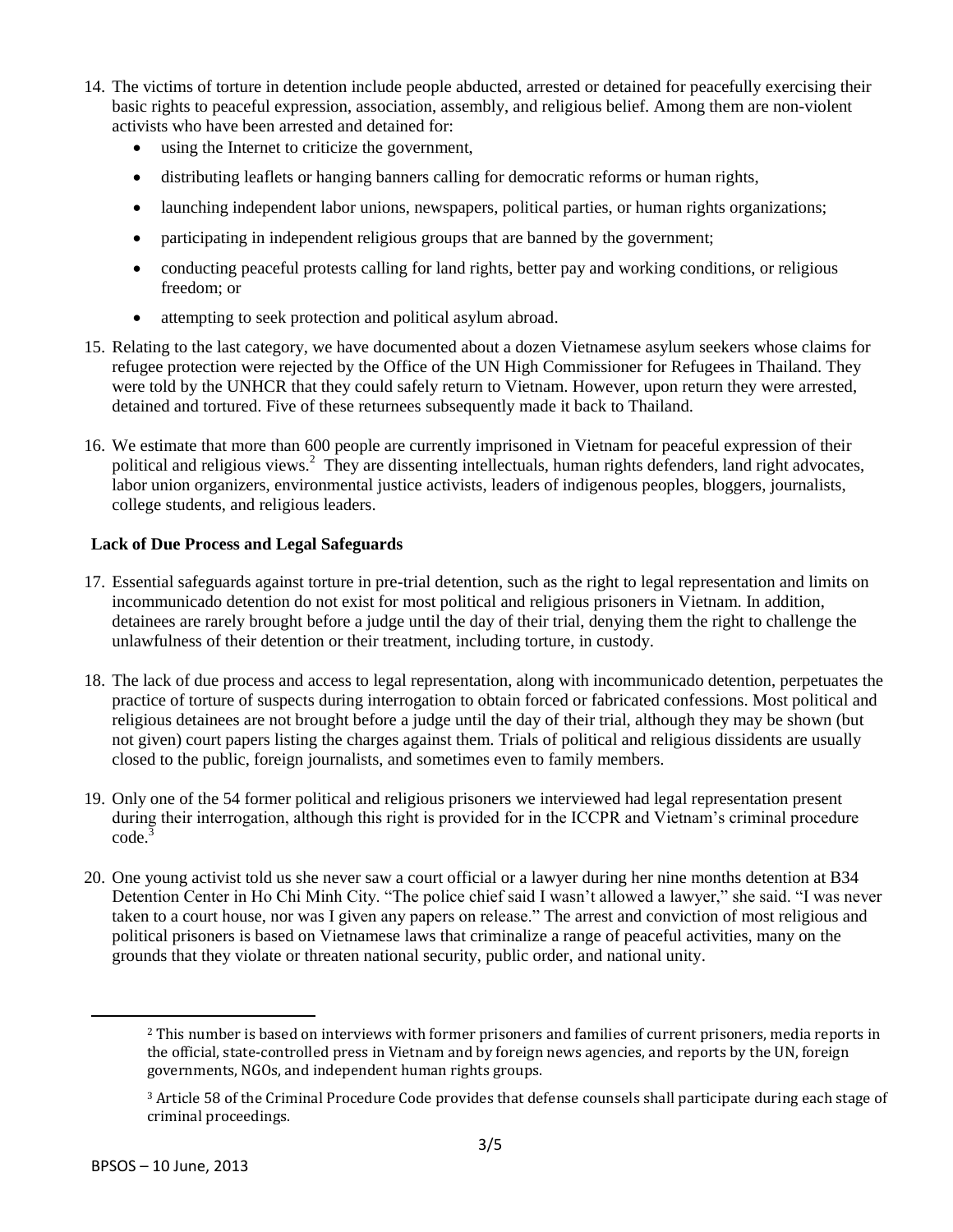#### **Lack of Independent Monitoring**

- 21. One of the most effective preventive measures against torture is regular and unannounced inspection of places of detention, according to the Special Rapporteur against Torture. The Vietnamese government does not allow UN experts or international human rights organizations to monitor and report on human rights violations in Vietnam, with prisons and political and religious detainees particularly off limits. Vietnamese citizens known to have provided information to human rights organizations or foreign media face detention and imprisonment themselves on national security charges of "spying".
- 22. Vietnam's prisons and detention centers operate as hermetically-sealed systems. Except for the occasional sanitized and orchestrated tour for donors, diplomats, and members of the Vietnamese state media, outsiders are not allowed to visit prisons and detention centers, and certainly not allowed to conduct confidential interviews with prisoners or document conditions and abuses that take place there. During the rare visits by UN human rights experts and foreign diplomats to Vietnamese prisons, Vietnamese authorities prevent them from freely and privately meeting with religious and political prisoners.
- 23. Vietnam's judicial system similarly lacks transparency, with politically-sensitive trials routinely closed to the public and foreign media representatives, and official documents such as indictments, verdicts, and other judicial decisions often not made available to defendants or their legal representative.
- 24. A closed system invites abuses of the detainees. Prison authorities, guards, even inmates themselves, know they can carry out beatings and mistreatment of prisoners with impunity, out of view of journalists, diplomats, UN experts, and international rights monitors. In the same way, police and judicial officials know they can routinely violate due process and international fair trial standards if the public does not know about it.
- 25. Vietnam's laws governing temporary custody, pre-trial detention, and imprisonment provide for detainees and inmates to file complaints if they are subjected to abuses in custody. None of the 54 political and religious prisoners with whom we spoke to was able to successfully lodge complaints about their unlawful or arbitrary detention or their torture and mistreatment in custody. To the contrary, those who did raise complaints or asked for legal representation were often harshly disciplined.

#### **Key Recommendations**

- 26. To address the widespread practices of torture documented in this report, we urge the Vietnamese government to end the arbitrary arrest and incommunicado detention of people who peacefully exercise their rights to freedom of expression, association, assembly, and religious belief.
- 27. The government should immediately and unconditionally release all persons arbitrarily detained for peaceful expression of their political and religious views. The government should also publish the names, locations, and charges against all people held in detention.
- 28. The government should ensure that all detained suspects and prisoners are treated in accordance with international human rights standards. Detainees should have prompt access to a lawyer of their choice, be promptly brought before a court, and not be subject to torture and other forms of cruel, inhuman, and degrading treatment.
- 29. Specifically, to prevent torture and other abuses of people held in pre-trial detention, the government should ensure that the following safeguards are carried out:
	- End the routine practice of holding prisoners and detainees for prolonged periods in incommunicado detention and solitary confinement.
	- Ensure the right of detainees to have family members or a third party informed of their whereabouts following their arrest. Permit detainees to make contact with their families promptly after arrest and enforce mandatory, prompt notification by police of relatives of detainees.